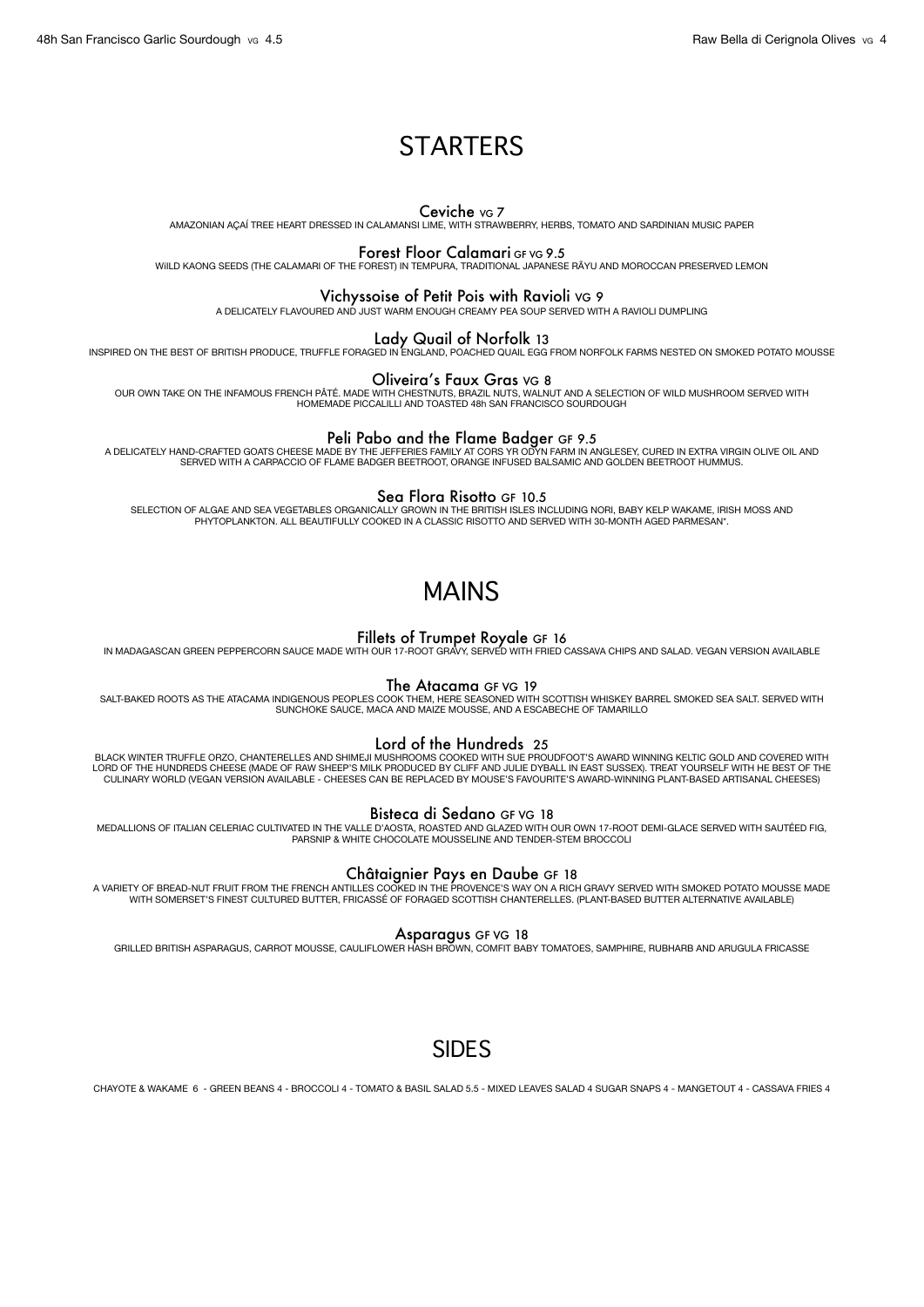## **DESSERTS**

We are bringing to you a selection of wild foraged plants, flowers and berries we receive directly from our fine food forager. What's good in the British Isles paired with exquisite flavours from around the world.

### **CUPUAÇU CHEESECAKE 9**

A little bit of the Amazon Forest on your plate. A plant-based cheesecake made from cupuaçu pulp. Served here with a plant-based sorbet made from wild rosehip foraged in England. VG/GF

### **HEALTHY DECADENCE 9**

Single origin Peruvian chocolate porcelain with salted caramel, vanilla ice cream. Vegan by nature, naughty by choice VG (Please note: our vegan ice cream is made with oat based cream, technically not gluten-free)

### **BLACK TRUFFLE CRÈME BRULEE WITH PORCINI ICE CREAM 9**

GF (Sorry, no vegan alternative for this one)

### **CASSAVA CAKE AND YUZU SORBET 7.5**

Gluten-free by birth. Traditional Brazilian country-folk pudding, served with aromatic Japanese lemon sorbet VG/GF

### **AMAZONIAN TRIO 7**

**AÇAí - CUPUAÇU - PITAYA**  A selection of homemade sorbets

...and nope, you can't have them separately. These are made from the superfood fruits of the Amazon forest. Try it, you might even like it VG/GF

### **TRADITIONAL CHEESE SELECTION**

Organic award-winning vegetarian cheeses from Celtic heritage made by British families in Cornwall and Wales

### **Choice of Three £10 Have all Five for £15**

**Golden Cenarth -** semi-soft, rind washed in cider, nutty flavor and unique savouriness, Caws Cenarth **Pearl Las -** superb highly regarded organic blue cheese made by Caws Cenarth in Carmarthenshire, Wales **Keltic Gold -** from Sue Proudfoot of Whalesborough Farm, Bude, Cornwall, pungent, earthy and soft **Cornish Smuggler -** a super attractive-traditional cheddar-style cave aged cheese by Sue Proudfoot

**Celtic Promise -** raw-milk washed-rind cheese made by Caws Teifi, a family farm in the Teifi Valle. Supreme Champion twice at the British Cheese Awards

### **PLANT-BASED CHEESE SELECTION**

Handmade artisan British organic plant-based cheeses, combining the highest quality organic nuts with traditional cheese-making cultures and processes.

**Choice of Three £10 Choice of Five £15** 

**Camblue -** cashew based with a blue creamy centre and authentic camembert style rind. Gabrielle Le Coq **Apricot -** delicious contrast of tangy and delicately sweet. Easy on the palette. Gabrielle Le Coq, London **Aged Dulse -** well developed to a rich, umami flavour and medium-firm texture. Gabrielle Le Coq, London **Beer Washed Spruce Wrapped -** tastes like a walk in a pristine Norwegian forest, by Gabrielle Le Coq **Tyne Original -** luxuriously smooth and creamy and lends itself perfectly balanced, Tyne Chease, Newcastle **Tyne Truffle-** a touch of white truffle, cultured and aged to bring a rich but exquisite flavour, by Tyne Chease

**HAPPY COFFEE** (25ml)

Irish (whisky) 9 French (brandy) 9 Italian (amaretto) 8

**BRANDY** (50ml) Cognac VSOP Guy Pinard 8

Bas Armagnac Saoubi 10 Calvados VS Claque Pepin 7 Calvados Vieille Reserve Pepin 9

### **DESSERT WINE** (50ml)

Piedra Luenga Jerez Fino - aged dry sherry 7.5 Hidalgo Pedro Ximenez - sweet sherry 7 Porto 'Terra Prima' Fonseca 7 Sauternes Château Dudon 7 Malbec Dulce Bousquet Argentina (stunning') 8 Heaven on Earth Muscat South Africa 9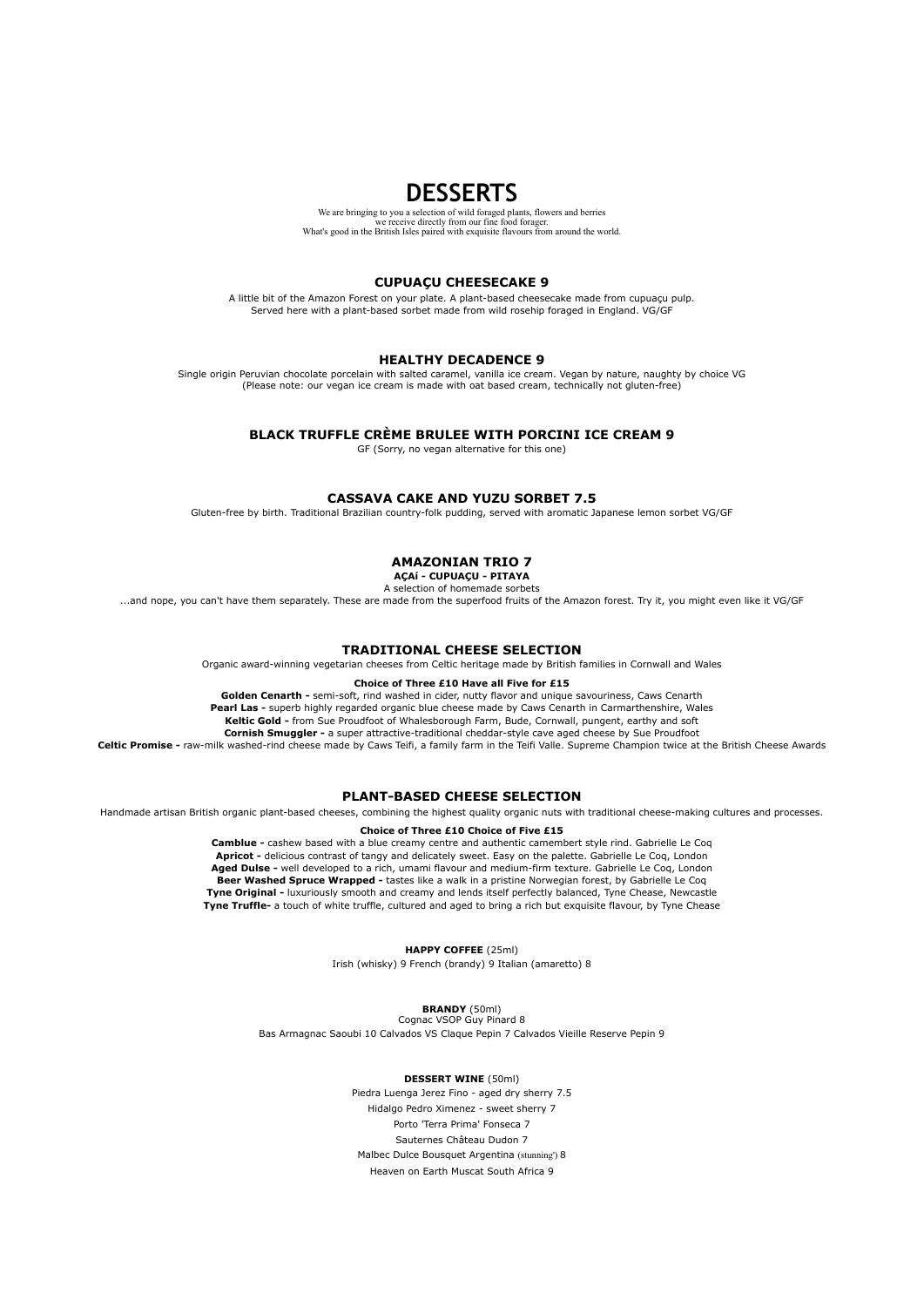## **Wines By The Glass (For the full wine list, please visit the restaurant)**

## **Whites**

| <b>Bohem by Latúe LA MANCHA - SPAIN 2019</b><br>SAUVIGNON BLANC - AIRÉN Light and easy. Banana and apple aromas, fresh and fruity                                                                                                                 | $£6.5 - £26$ |
|---------------------------------------------------------------------------------------------------------------------------------------------------------------------------------------------------------------------------------------------------|--------------|
| <b>Emiliana, Adobe Reserva MAIPO VALLEY - CHILE 2019</b><br>CHARDONNAY Dry with citrus aromas and fruity apple palate. Light and fresh garden wine                                                                                                | £7 - £28     |
| <b>NATURAL WHITES BY THE GLASS</b>                                                                                                                                                                                                                |              |
| <b>A Thousand Fires Jauma MCLAREN - AUSTRALIA 2020</b><br>MUSCAT, CHENIN BLANC Natural - no fining - biodynamic - no sulphite added - minimal intervention. Big tropical fruit and floral notes, dry but refreshing finish                        | £10 - £41    |
| Grechetto di Filippo UMBRIA I.G.T. - ITALY 2019<br>GRECHETTO Unfiltered - no sulphate added - biodynamic - natural - minimum intervention. Bouquet of ripe fruits and spicy notes, soft tannins.                                                  | $£12 - £48$  |
| Orange                                                                                                                                                                                                                                            |              |
| <b>Baglio Antico ALCAMO, SICILY - ITALY 2019</b><br>CATARRATTO Flavours of citrus peel, herbs and ginger with a well rounded rich texture and long finish. If you never tried orange wines, this is a great start                                 | £9 - £36     |
| <b>Reds</b>                                                                                                                                                                                                                                       |              |
| Les Petites Perdrix PÉRIGORD - FRANCE 2019<br>MERLOT Young and balanced, full bodied with blackcurrant and strawberry nose, smooth palate                                                                                                         | $£6.5 - £26$ |
| When We Dance CHIANTI DOCG - ITALY 2019<br>SANGIOVESE, CANAIOLO, COLORINO No refining - low sulphite, biodynamic, minimal intervention. Black cherry aromas, sandalwood, cedar notes. Joyful with balanced citrus                                 | £8 - £32     |
| <b>NATURAL REDS BY THE GLASS</b>                                                                                                                                                                                                                  |              |
| Virgin, Domain Bousquet TUPUNGATO UCO VALLEY - ARGENTINA 2019<br>MALBEC No sulphites added, minimal intervention. Intense aromas of blackberry and chocolate with hint of plums. Award winning vineyard.                                          | £7.5 - £30   |
| <b>Like Raindrops</b> Jauma MCLAREN - AUSTRALIA 2020<br>GRENACHE No fining, no sulphite added, minimal intervention. Palate of raspberry punch and volcanic spice. Bouquet of violets and rose.                                                   | £12 - £48    |
| Rosè                                                                                                                                                                                                                                              |              |
| <b>Chateaux Ollieux Romanis CORBIÈRES, LANGUEDOC - FRANCE 2019</b><br>GRENACHE GRIS, GRENACHE NOIR, CINSAULT Grown on jurassic limestone soil. Nuances of wild herbs, raspberries. Hint of sour cherry.                                           | £8 - £32     |
| <b>Sparkling</b>                                                                                                                                                                                                                                  |              |
| <b>Prosecco Frizzante Sur Lie Giol DOC TREVISO VENETO - ITALY 2019</b><br>GLERA No added sulphite - natural - minimal intervention - biodynamic. Notes of white peach and crusty bread, little cloudy, full-flavoured and dry                     | $£9 - £40$   |
| Hugh Fearnley-Whittingstall's River Cottage Oxney EAST SUSSEX - ENGLAND 2020<br>PINOT NOIR, CHARDONNAY, PINOT MEUNIER, SEIVAL BLANC Delicate bubbles. Fresh with medium acidity and fruity finish of creamy peach. Elderflower and orchard aromas | $£12 - £55$  |
|                                                                                                                                                                                                                                                   |              |

We have a comprehensive list of wines by the bottle. All the wines we serve are organic. Most of them are biodynamic. We are proud to introduce a good selection of natural wines by the glass as well as by the bottle.

As a special for this season we have a Selection of Organic English Wines by the glass on offer, ranging from Horsmonden Dry, Silent Pool and River Cottage. The best of local.